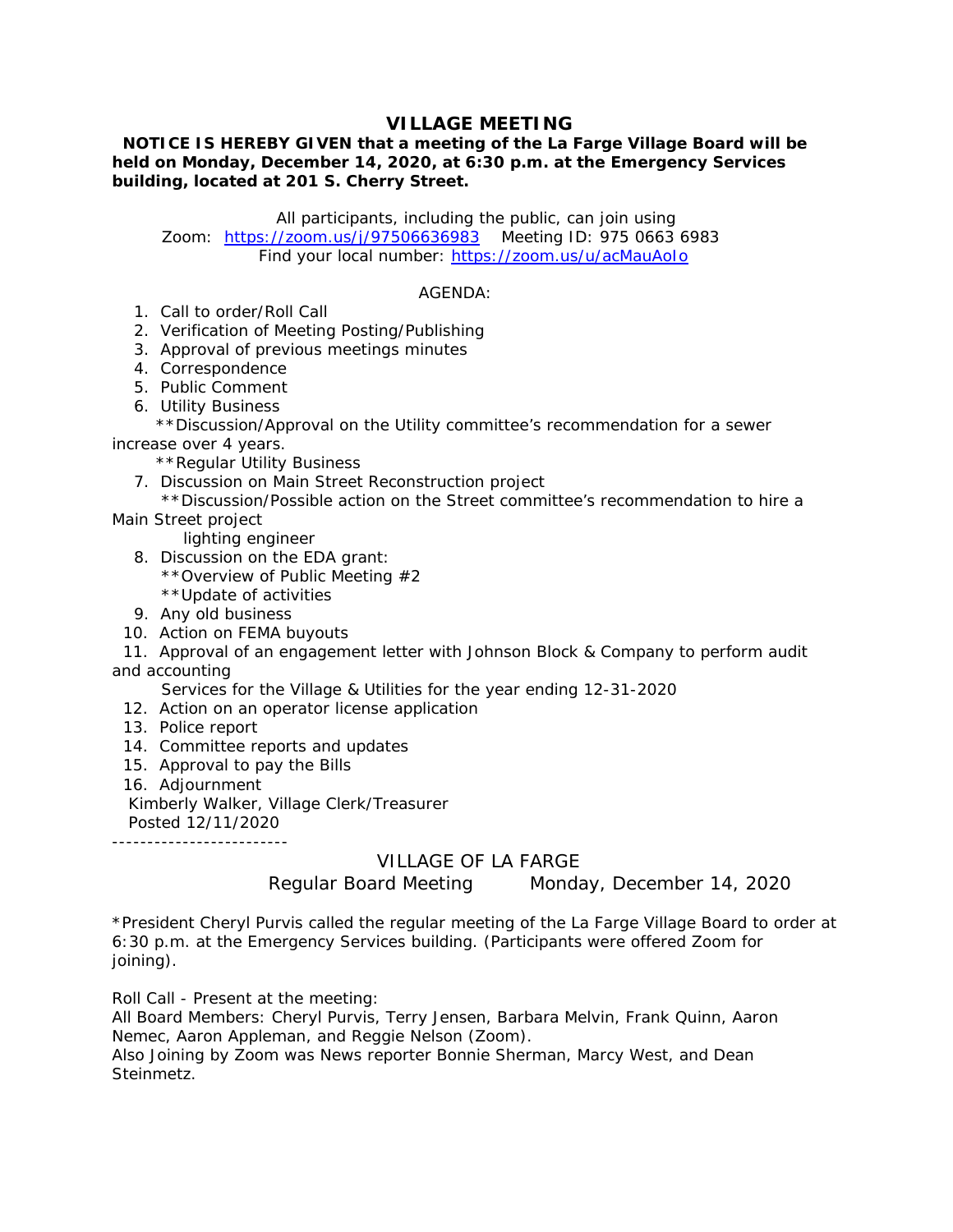Others present: News reporter Lonnie Muller, Public Works Manager Wayne Haugrud, Utility Clerk Greg Lawton, Police Chief Jonathon Brown, and Clerk Kimberly Walker.

\*Verification of meeting publishing in the La Farge Episcope and of posting at the Bank, Post Office, and Village Office on December 11, 2020 was given.

\*Melvin moved, Quinn seconded to approve the previous meetings minutes: (11-9- 20/Regular Village board meeting; 11-18-20/Streets and Utilities committee meeting; 11- 30-20/Economic Flood Recovery committee meeting; 12-1-20/Regular Library Board meeting; 12-2-20/Public Hearing/Special Village Board meeting; and 12-9-20/Finance & Personnel committee meeting). (Carried).

\*Correspondence: None.

\*Public Comment: None.

#### \*Utility business:

\*\*The utility committee met with auditor, Melanie Lendosky. She put a proposal together for a 4-year plan for a sewer increase. In 2021, looking at a 25% increase, 2022 is 22%, 2023 is 12%, and in 2024, 3%. This is to help with our \$105,000 debt and help off set the phosphorus limits we're dealing with. And in 2019, the sewer lost \$65,000. November 18th, the utility committee agreed to recommend starting with the 2021 plan, for the 25% increase. The utilities will work on getting a budget put together, to look at the numbers again before implementing the balance of the years. The customers are looking at \$5.04 a month for 1,500 gallons, \$7.73 for 2,500 gallons, and \$18.22 for 6,400 gallons for an idea of the impact. The last increase was in 2016. Jensen moved, Quinn seconded to approve the 25% increase for 2021 and revisit it again for 2022. (Carried).

\*Main Street reconstruction project: The Streets & utilities committee met before this meeting to discuss street lighting options. They decided to table this until another proposal is obtained. We have one from Forester and would like to contact Vierbichers for another. So will meet again before the next board meeting to approve something. For now, working with Delta 3 to put an estimated cost for lighting into the construction costs.

\*Discussion on the EDA grant: Cheryl gave an overview of the second public workshop. The maps were reviewed again and Vierbichers had better pricing of the three levee options. Also discussed the substation relocation. Costs to protect our current location with an 8' wall around the area is \$550,000. Ideally, the #1 choice of the group is relocation. Not sure how far out in the future this would be, but still pursuing grants.

## \*Old business: None.

\*Action on FEMA buyouts: The funds are soon to be available, but an issue has come up. The DOT would like to have a 10' easement along the road of the Rivers Edjj property, at 514 W. Main St. To split this up and still be eligible for the buyout, a certified survey map is needed. This could take 3-4 months and is expensive. It's been discussed we don't want to hold up the rest of the buyout properties from getting these funds. Talking with Katie Sommers of FEMA, if we take 514 out of the program, we should have our funding within a couple weeks. And with the levee, there's a possibility of residents who do not want to move can stay. The county may have programs we can check into to help elevate them instead of buying them out and demolishing them. Once they are bought out with FEMA funds, another home can never be built there again. This takes away from our tax base and utilities. Cheryl would like to see us keep the houses that are currently in the buyout program, with the